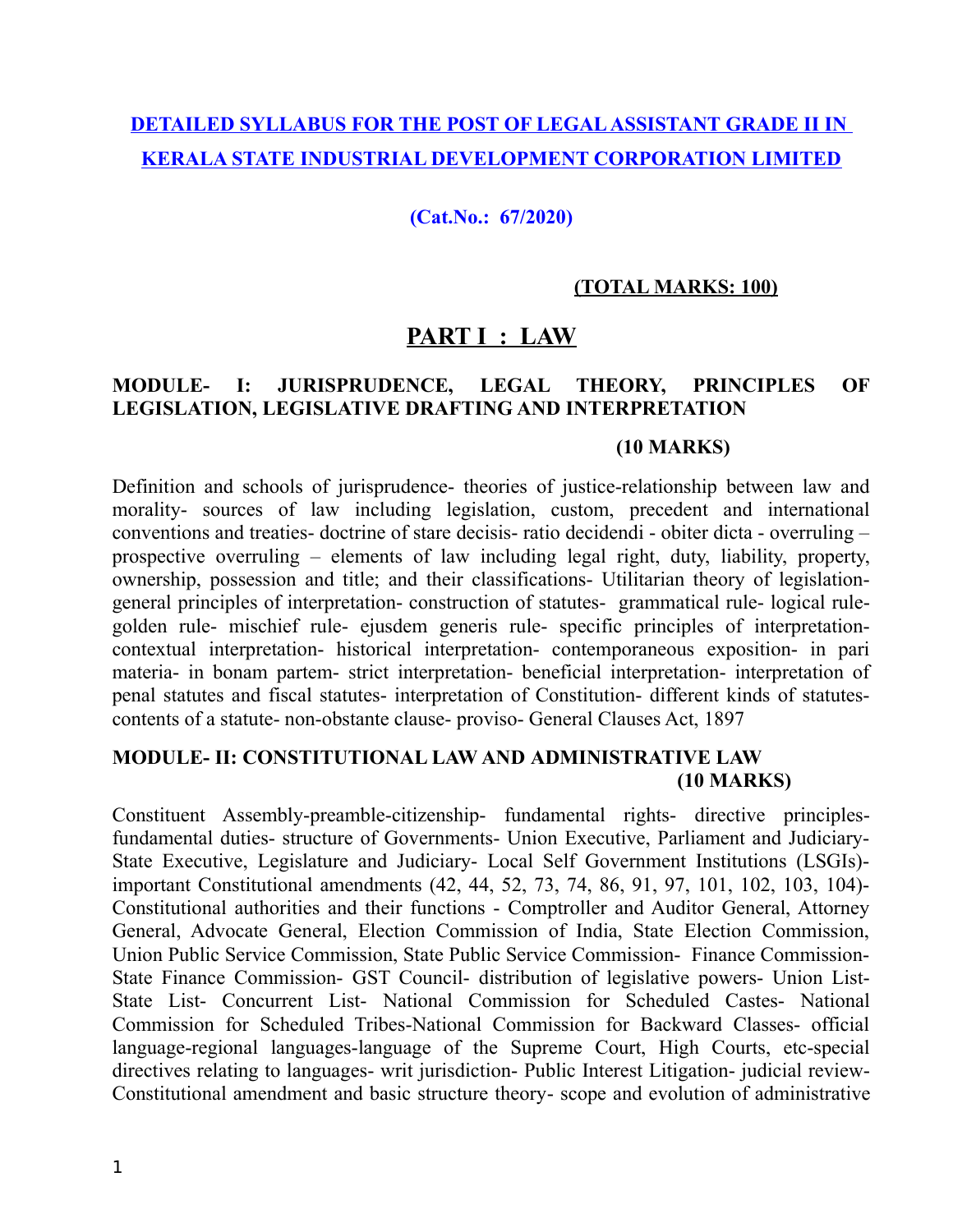law- delegated legislation and its legislative and judicial controls- Constitutional law remedies against administrative arbitrariness- doctrine of ultra vires- administrative discretion and its controls- administrative adjudication-principles of natural justice- post decisional hearing – exception to the principles of natural justice- statutory remedies – contractual and tortious liability of the administration – privileges and immunities of administration in suits to withhold documents- rule of law- legitimate expectation-promissory estoppel- maladministration and remedies- statutory provisions relating to Lokpal, Lokayuktha, CVC and prevention of corruption – right to information under the Right to Information Act, 2005 – exemptions- powers and functions of Information Commission-Constitutional protection of civil servants – services under the Union and the States-Administrative Tribunals under Administrative Tribunal Act, 1985- right to public services-The Kerala State Right to Service Act, 2012

#### **MODULE- III: MAJOR SUBSTANTIVE AND PROCEDURAL LAWS (CRIMINAL) – IPC & CRPC** (10 MARKS)

Concept of crime- general explanations or definitions under Indian Penal Code, 1860 principles of criminal liability, absolute liability, vicarious liability and constructive liability– general exceptions – punishments under IPC- abetment- conspiracy- offences against State, offences against public tranquility – offences against human body – offences against property – offences against public health, safety, convenience, decency and morality– illegal gratification – offences by or against public servants– false evidence- offences against public justice, marriage, religion, election and reputation- offences relating to documents and property marks- classification of offences under the Code of Criminal Procedure, 1973 functionaries under Criminal Procedure Code and their powers and functions – arrest – detention- investigation-inquiry- inquest- search and seizure – classification and powers of criminal courts- executive magistrates and their powers- public prosecutors- cognizance of offence and commencement of judicial proceedings –processes to compel the attendance of persons and production of documents- bail –anticipatory bail- fair trial – charge – dischargeacquittal- trial of summons case, warrant case and sessions case – summary trialcompoundable offence-plea bargaining- judgment –appeal – reference - revision- inherent powers- execution of sentence- remission- commutation and other connected matters – maintenance of wives, children and parents- victim compensation

## **MODULE- IV: MAJOR SUBSTANTIVE AND PROCEDURAL LAWS (CIVIL) – CONTRACTS, TORTS & CPC (10 MARKS)**

Law relating to contracts- Indian Contract Act, 1872- interpretation clause- capacity of parties- agreement, contract and ingredients- communication, acceptance and revocation of proposals- contracts, voidable contracts and void agreements- contingent contracts- quasi contracts- quantum meruit – consideration –performance of contracts- modes of dischargeconsequences of breach of contract- elements vitiating consent- indemnity and guaranteebailment- agency-pledge- provisions relating to sale of goods under the Sale of Goods Act, 1930- partnership under the Partnership Act, 1932- limited liability partnership under the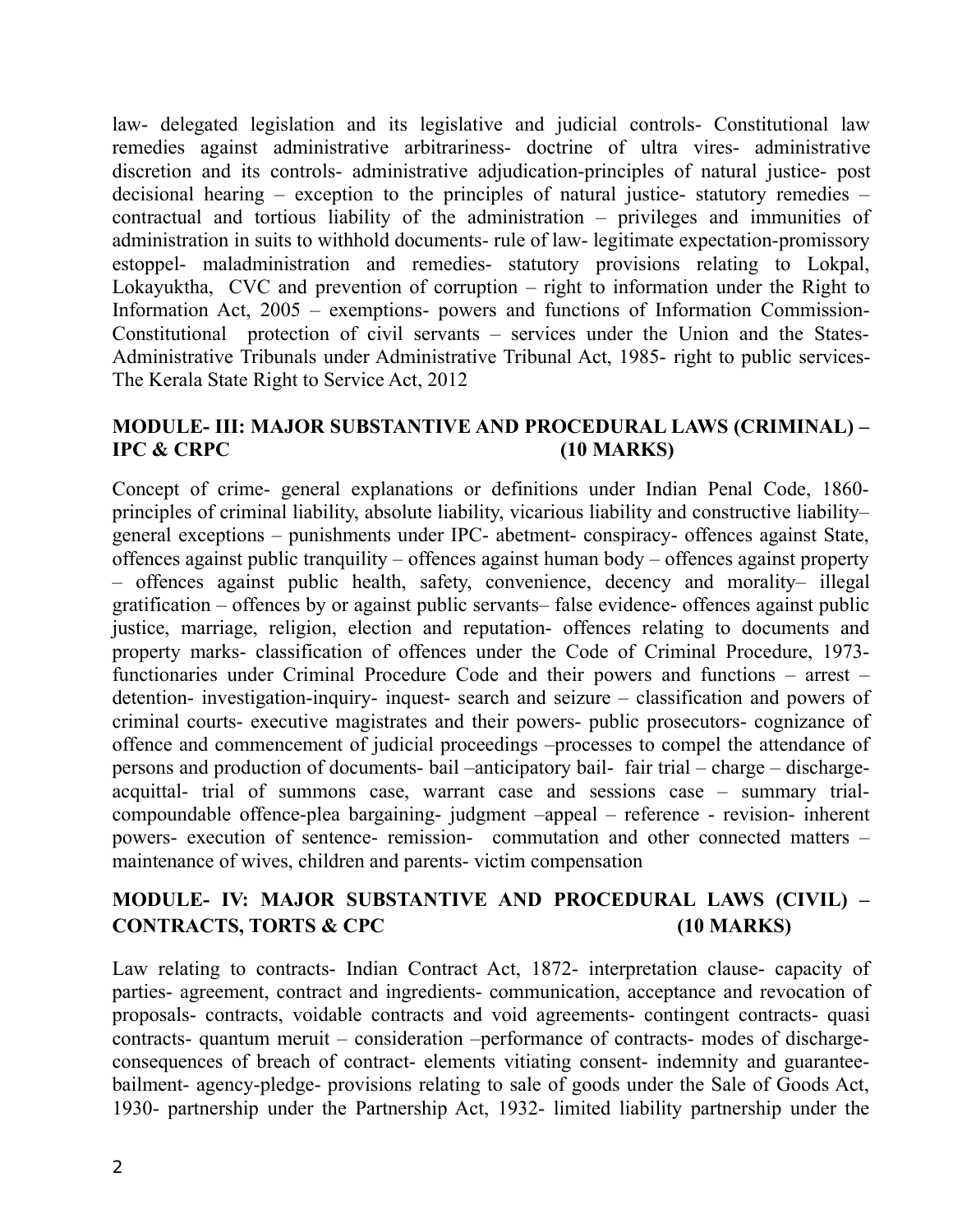Limited Liability Partnership Act, 2008- standard form contracts- online contracts- click wrap agreements- browse wrap agreements- shrink wrap agreements- statutory provisions relating to online contracts under the Information Technology Act, 2000- definition of tortdevelopment of the law of torts through case law- tortious liability- strict liability- absolute liability- vicarious liability- liability relating to animals- negligence- remoteness of damagecontributory negligence- general defences- foreign tort- framework of the Code of Civil Procedure, 1908- suits of civil nature- stay of suits- res judicata- conclusiveness of foreign judgments- notice- reply notice- place of suing- general rules regarding pleadings- plaintwritten statement- set off – counter claim- parties to suits- jointer of parties- misjointer of parties- non- jointer of parties- framing of issues- summons – modes of service of summonsappearance of parties- consequence of non-appearance, ex parte decree, setting aside ex-parte decree, examination of parties by the court – discovery and inspection- adjournmentamendment of pleadings- judgment, order and decree- execution– modes of executionprecept- garnishee order- caveat- costs- appeal –second appeal- reference- review- revisioninherent powers- arrest and attachment before judgment – injunction – receivercommission- special proceedings such as suits in particular cases- suit against governmentinter pleader suit- suing in forma pauperis- suit by or against minors- representative suitscommercial disputes and the provisions of the Commercial Courts Act, 2015 relating to the constitution of Commercial Courts, Commercial Appellate Courts, Commercial Division and Commercial Appellate Division in High Courts - jurisdiction, powers, authority and procedure of Gram Nyayalayas under the Gram Nyayalayas Act, 2008- law of limitation- the Limitation Act, 1963- specific reliefs provided under the Specific Relief Act, 1963

### **MODULE- V: LAW OF EVIDENCE (5 MARKS)**

Relevancy of facts as provided under the Indian Evidence Act, 1872– admissions and confessions – dying declaration – opinion evidence- character evidence – hearsay evidencesimilar facts- oral and documentary evidence – doctrine of estoppel – burden of proof – competency of witnesses – privileged communications- examination of witnesses – presumptions – accomplice – approver – judicial notice –admissibility of electronic evidence- relevant provisions of the Information Technology Act, 2000

### **MODULE VI: LAW OF PROPERTY (5 MARKS)**

Concept of property – general principles of transfer under the Transfer of Property Act, 1882 – property that cannot be transferred- effect of transfer – rule against inalienability – rule against perpetuity – doctrine of election- transfer to unborn- covenants running with landdoctrine of apportionment- transfer by non-owners- direction for accumulation- conditional transfer- part performance- doctrine of lis pendence- fraudulent transfer- doctrine of acceleration- sale of immovable property – mortgage – lease – exchange – gift – actionable claims –provisions relating to easements and licenses under the Indian Easements Act, 1882 concept of incorporeal property- intellectual property- law relating to patent- copyrightdesign- trade mark- service mark- geographical indications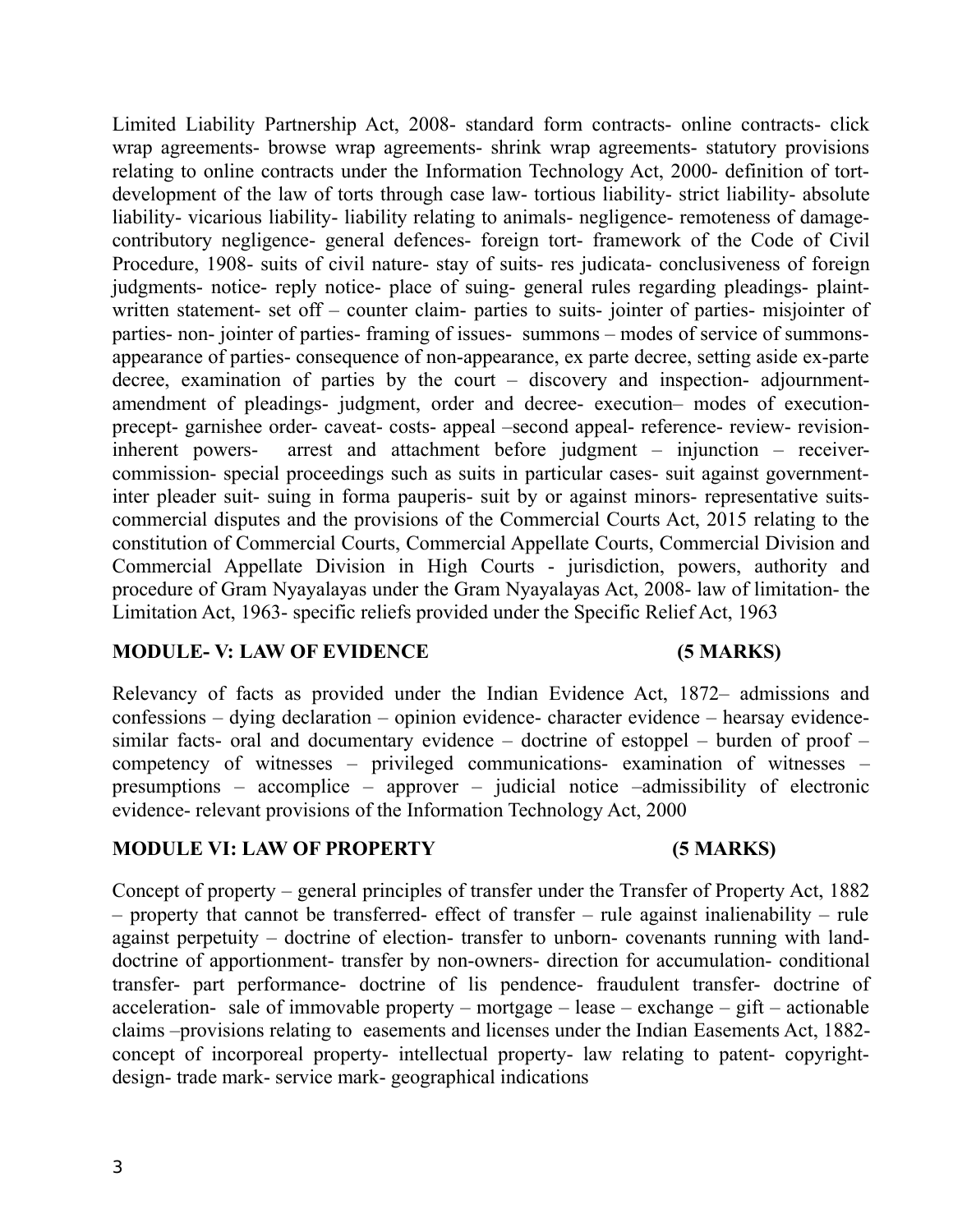#### **MODULE VII: LAW RELATING TO LAND AND ENVIRONMENT (5 MARKS)**

Acts and Rules relating to land acquisition for public purpose- land reforms- land ceilingland assignment- revenue recovery- paddy fields- wetland- land conservancy- land development- building lease and rent control- sand mining- environmental protection- control of air pollution, noise and water pollution- wild life protection- protection of rights of forest dwellers- public liability insurance- Green Tribunal- biological diversity- protection of forests- statutory authorities for the protection of environment, their composition, powers and functions- Constitutional provisions for environmental protection- contributions of judiciary to environmental jurisprudence-polluter pay- precautionary principle- absolute liabilitysustainable development- public trust doctrine- public interest litigations- functions and powers of the LSGIs relating to land, buildings and environment

#### **MODULE VIII: LABOUR LAW (5 MARKS)**

Law relating to trade union- registration of trade unions – rights, privileges, immunities, duties and liabilities of registered trade union- collective bargaining – industry- industrial dispute- individual dispute- illegal strike and illegal lock-out- lay-off and retrenchmenttransfer and closure of undertakings- reference and settlement of industrial dispute –unfair labour practices- machinery for the amicable settlement of industrial disputes - standing orders – modification of standing orders- employees' compensation- concept of wages – deduction of wages – fixing and revising of minimum wages – calculation and mode of payment of bonus and gratuity- Employees State Insurance- Employees Provident Fundhealth, safety and welfare measures for workers in factories, plantations, shops and commercial establishments- prohibition of sexual harassment of women- The Sexual Harassment of Women at Workplace (Prevention, Prohibition and Redressal) Act, 2013

## **MODULE IX: SPEEDY JUSTICE, LEGAL AID AND PROTECTION OF VULNERABLE SECTIONS (5 MARKS)**

Concept of ADR- arbitration- conciliation – mediation- Arbitration and Conciliation Act, 1996- legal services, legal aid and Lok Adalaths- Legal Services Authorities Act,1987 protection of vulnerable sections**-** Protection of Civil Rights Act, 1955- SC & ST (Prevention of Atrocities) Act, 1989- The Kerala State Commission for the Scheduled Castes and the Scheduled Tribes Act, 2007- Protection of Human Rights Act, 1993- National Human Rights Commission and State Human Rights Commission-Maintenance and Welfare of Parents and Senior Citizens Act 2007 - The Rights of Persons with Disabilities Act, 2016- The Transgender Persons (Protection of Rights) Act, 2019- Juvenile Justice (Care and Protection of Children) Act, 2015- Dowry Prohibition Act, 1961- National Commission for Women Act, 1990- Kerala Women's Commission Act, 1991- National and State Commission for Women- Protection of Women from Domestic Violence Act, 2005- Protection of Children from Sexual Offences Act, 2012 (POCSO)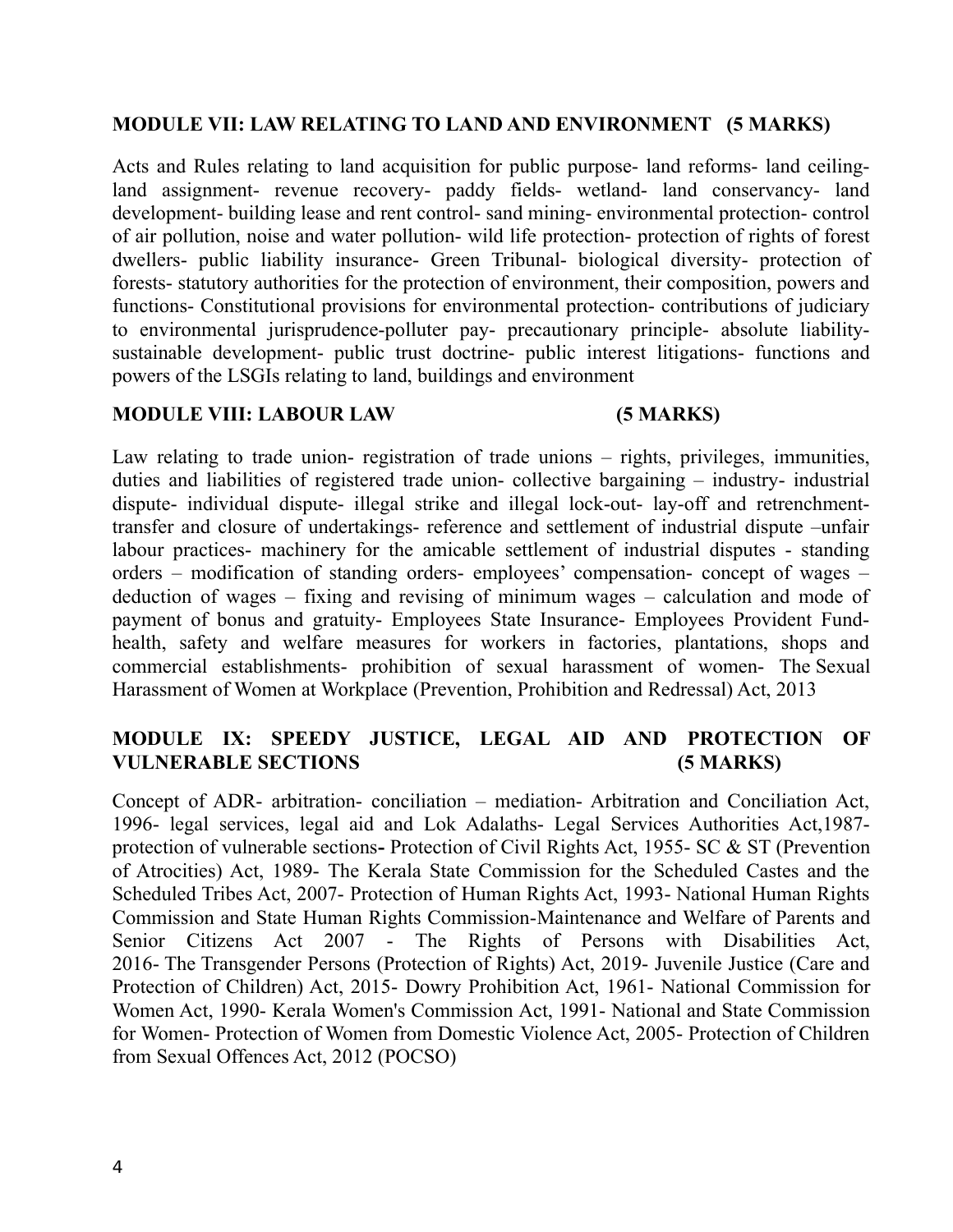#### **MODULE X: PUBLIC INTERNATIONAL LAW AND HUMAN RIGHTS**

#### **(5 MARKS)**

Nature, origin and sources of public international law – subjects of international law – States, non- State entities, international organizations and private individuals – State recognition -theory and practice –modes of recognition- State succession- State intervention- territorial sovereignty of State– rights and duties of States – State responsibility or international delinquency- formation of treaties- binding nature of treaties- extradition and asylum- air space- outer space- water territory- open sea- deep sea bed- common heritage of mankinddiplomatic privileges and immunities- jurisdiction of ICJ- philosophical foundation of the concept of human rights – evolution of the concept of human rights- International Bill of Human Rights- UDHR, 1948- International Covenants of 1966- ILO Conventionsinternational instruments relating to women, children, indigenous persons, environment and refugees- international humanitarian law- law of warfare and armed conflicts- relationship between international law and municipal law- the Indian practice and Constitutional provisions

# **PART II**

## **GENERAL ENGLISH (Total – 20 Marks)**

### **i) English Grammar**

- 1. Types of Sentences and Interchange of Sentences.
- 2. Different Parts of Speech.
- 3. Agreement of Subject and Verb.
- 4. Articles The Definite and the Indefinite Articles.
- 5. Uses of Primary and Model Auxiliary Verbs.
- 6. Tag Questions
- 7. Infinitive and Gerunds
- 8. Tenses
	- 9. Tenses in Conditional Sentences
	- 10. Prepositions
	- 11. The Use of Correlatives
	- 12. Direct and Indirect Speech
	- 13. Active and Passive voice
	- 14. Correction of Sentences